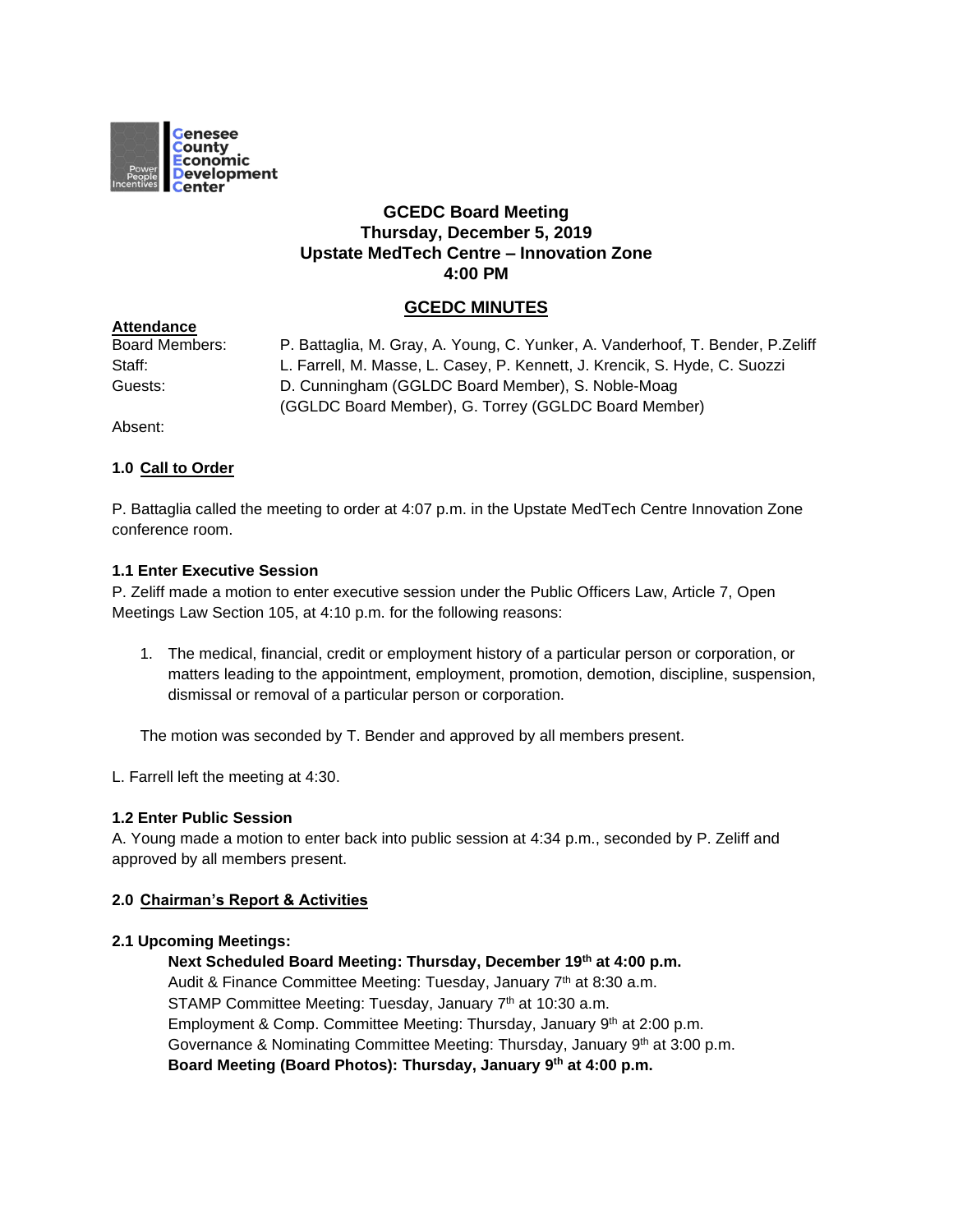**2.2 Agenda Additions / Deletions / Other Business-** Add 4.8 – Key Bank Line of Credit Resolution to Audit and Finance Committee.

**A. Young made a motion to add "Key Bank Line of Credit Resolution" to agenda item 4.8 under the Audit and Finance Committee; the motion was seconded by P. Zeliff. Roll call resulted as follows:**

| P. Battaglia - Yes  |     | C. Yunker - | Yes. |
|---------------------|-----|-------------|------|
| T. Bender -         | Yes | P. Zeliff - | Yes. |
| A. Young -          | Yes | M. Gray -   | Yes. |
| A. Vanderhoof - Yes |     |             |      |

**The item was approved as presented.**

**2.3 Minutes: October 31, 2019**

**C. Yunker made a motion to approve the October 31, 2019 minutes as presented; the motion was seconded by T. Bender. Roll call resulted as follows:**

| P. Battaglia - Yes  |     | C. Yunker - | Yes  |
|---------------------|-----|-------------|------|
| T. Bender -         | Yes | P. Zeliff - | Yes. |
| A. Young -          | Yes | M. Gray -   | Yes  |
| A. Vanderhoof - Yes |     |             |      |

**The item was approved as presented.**

### **3.0 Report of Management**

Nothing at this time.

# **4.0 Audit & Finance Committee**

**4.1 October 2019 Financial Statements –** The following comments were made by M. Masse, which were previously noted by L. Farrell at the Audit & Finance Committee held on December 3, 2019:

- Normal operating activity.
- Accounts receivable decreased due to receipt of the GGLDC MTC Property Management Fee and the Economic Development Support Grant.
- In the Operating Fund, there are origination fees for closing on the Cedar Street Sales & Rental Project, as well as application fees for C.H. Wright and the Fraser-Branche Property.
- At the end of October, operating expenses are in line with the annual budgeted figures.
- In the Real Estate Development Fund, there is an "in" and an "out" for the PIF from BETP. Payment was received from Pembroke School District and then paid to the Town of Pembroke which supports the Village of Corfu's WWTF expansion.

This was recommended for approval by the Committee.

# **M. Gray made a motion to approve the October 2019 Financial Statements as presented; the motion was seconded by T. Bender. Roll call resulted as follows:**

P. Battaglia - Yes C. Yunker - Yes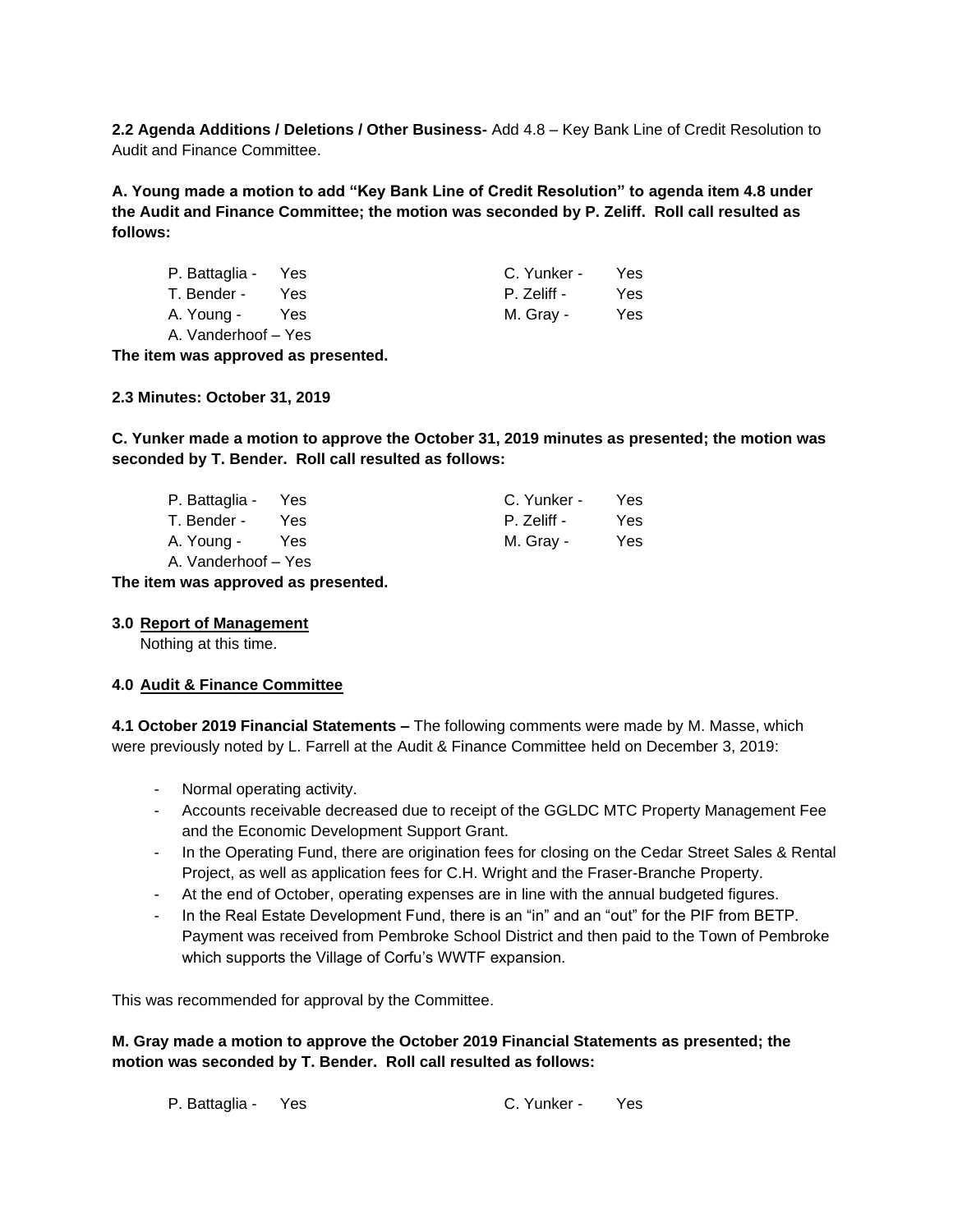| T. Bender -         | Yes | P. Zeliff - | Yes |
|---------------------|-----|-------------|-----|
| A. Young -          | Yes | M. Gray -   | Yes |
| A. Vanderhoof – Yes |     |             |     |

### **The item was approved as presented.**

**4.2 Insurance Renewal –** Joe Teresi (Tompkins Insurance Agencies) went out to bid for the Agency's 2018 insurance renewal. Other markets were explored at the time, but they were unable to find another carrier that was able to meet the GCEDC's needs at an affordable rate. Eleven insurance companies were reached out to and Selective was the only one to submit a proposal. The Committee recently discussed whether or not to go out to bid for 2020 coverage and it was decided to request a renewal from Selective Insurance. The quote has been received and is provided in the board packets. The total cost is allocated across the GCEDC and GGLDC funds.

After the Board packets went out a thorough review of the insurance proposal was done and it was discovered that adjustments needed to be made for a recent sale of property and changes to the coverage on the barn at the STAMP site. As long as the Board concurs, it is staff's recommendation to reduce the insurance coverage on the barn to liability coverage only. The barn will eventually be torn down and the additional coverage seems unnecessary. This change alone will reduce the cost by \$955. The changes will bring pricing within budget on a consolidated basis. The Committee agreed that the coverage was unnecessary and instructed the staff to move forward with removing this coverage from the renewal.

This was recommended for approval by the Committee.

**M. Gray made a motion to authorize renewal of 2020 coverage with Selective Insurance as presented; the motion was seconded by P. Zeliff. Roll call resulted as follows:**

| P. Battaglia - Yes  |     | C. Yunker - | Yes |
|---------------------|-----|-------------|-----|
| T. Bender -         | Yes | P. Zeliff - | Yes |
| A. Young -          | Yes | M. Gray -   | Yes |
| A. Vanderhoof – Yes |     |             |     |

**The item was approved as presented.**

**4.3 CPL Construction Administration Services for WWTF-** The GGLDC/GCEDC has been working with the Town of Pembroke for three years on an expansion of the Corfu WWTF that serves the Town of Pembroke sewer district #1 which includes the BETP. The GGLDC/GCEDC previously approved the Sewer Supply Agreement as well as approved awarding of the contracts for construction. Part 1 of this contract was approved in July of 2019 by the Town of Pembroke, the GGLDC and the GCEDC. Included in the budget that was reviewed with the Committee at the last meeting was Part II of the CPL contract for construction administration related to the project. This contract has already been approved by the Town of Pembroke. M. Masse asked the Board to commit the following funds:

Cash on hand in restricted BETP account 9/30/19 \$15,822

This was recommended for approval by the Committee.

**M. Gray made a motion to authorize the construction services contract with Clark Patterson Lee as described; the motion was seconded by A. Vanderhoof. Roll call resulted as follows:**

P. Battaglia - Yes C. Yunker - Yes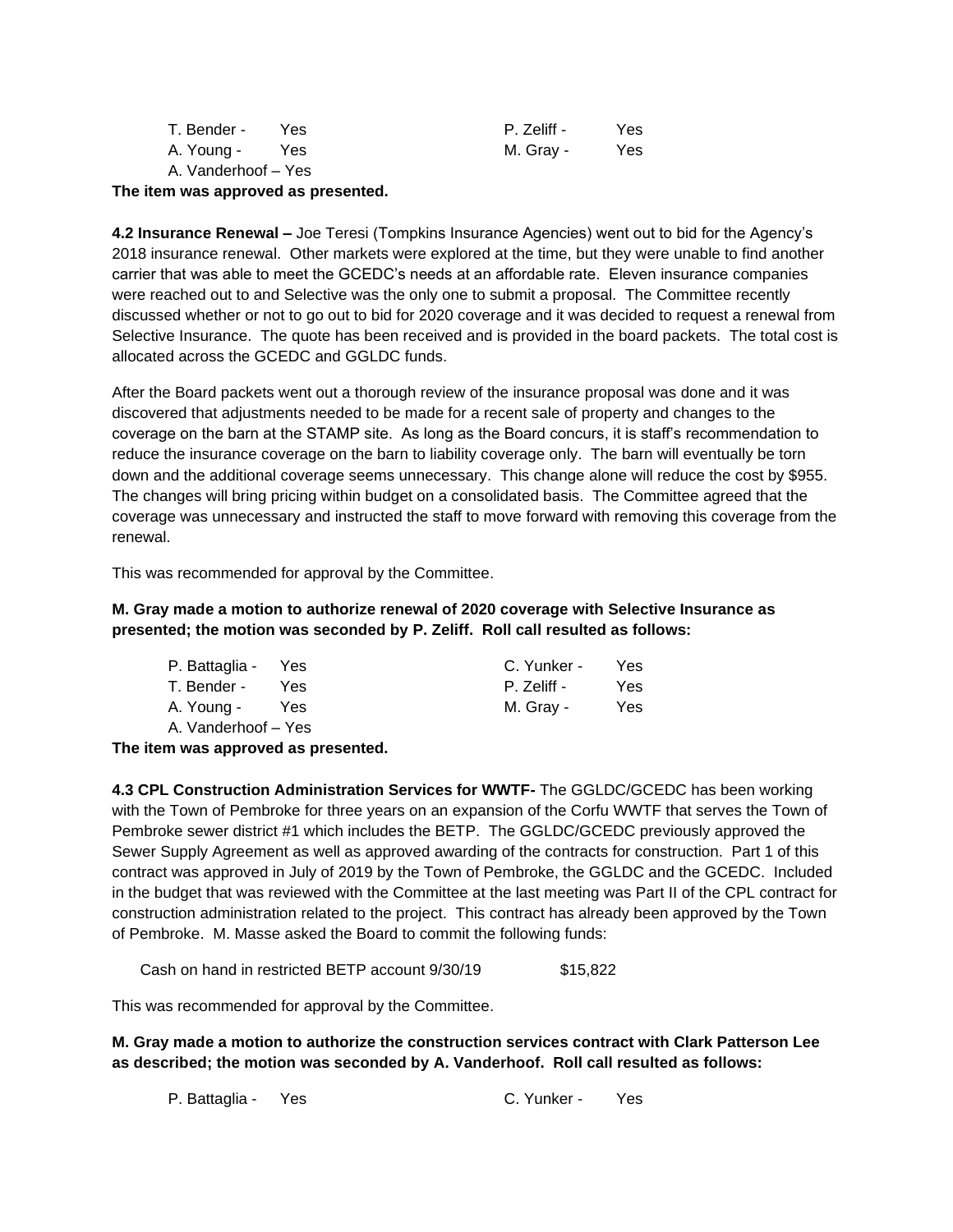| T. Bender -         | Yes | P. Zeliff - | Yes |
|---------------------|-----|-------------|-----|
| A. Young -          | Yes | M. Gray -   | Yes |
| A. Vanderhoof - Yes |     |             |     |

**The item was approved as presented.**

**4.4 S&S Mowing Contract Overage for 2019 -** On May 2, 2019, the GCEDC Board approved a contract to S & S Trucking, Inc. for mowing at the STAMP site and Apple Tree Acres (as well as Gateway II and the BETP for the GGLDC) based on an estimated number of mows, not to exceed \$7,300 in total for the GCEDC. At the end of the mowing season, there were some additional mows that occurred that caused the cost to exceed the \$7,300 by \$707.10. We are seeking approval to pay the overage amount of \$707.10. It should be noted that the GGLDC mowing contract was under the GGLDC Board approved amount of \$3,000 by \$1,142.87. On a total expenditure basis, the amount spent on mowing was under the total Board approved amounts.

This was recommended for approval by the Committee.

**M. Gray made a motion to authorize payment to S&S of the \$707.10 amount in extra mowing costs for the 2019 year; the motion was seconded by P. Zeliff. Roll call resulted as follows:**

| P. Battaglia - Yes  |      | C. Yunker - | Yes |
|---------------------|------|-------------|-----|
| T. Bender -         | Yes. | P. Zeliff - | Yes |
| A. Young -          | Yes  | M. Gray -   | Yes |
| A. Vanderhoof – Yes |      |             |     |

**The item was approved as presented.**

**4.5 Invest Buffalo Niagara Funding –** Invest Buffalo Niagara (InBN) is our non-profit regional economic development organization supported by a team of private and public-sector leaders dedicated to improving economic performance in Buffalo Niagara/ Western New York. InBN's primary goals are to retain and expand existing business and to professionally market the region as a competitive, vibrant and high-profile place for business location and growth. To support business attraction, expansion, entrepreneurship and innovation, InBN collaborates with local businesses, universities, not-for-profit organizations and government leaders to deliver a unified response to regional economic development opportunities.

The funding requested to support InBN is an integral partner in our sales/Marketing efforts for the attraction of new companies to our community. Other services beyond regional site selection include marketing and design services, online property listing (CLS system) for development sites, data and demographics reports for business development support, graphics support for brochures, ads, and to the marketing collateral, as well as publicizing and supporting the GCEDC and STAMP initiative in Western New York/Western New York Regional Council. InBN staff have shown a tireless commitment to supporting and advocating for our economic development goals and strategies particularly as it relates to STAMP.

This was recommended for approval by the Committee.

**M. Gray made a motion to authorize an investment renewal of \$25,000 to Invest Buffalo Niagara for continued marketing and business development support for 2020; the motion was seconded by T. Bender. Roll call resulted as follows:**

P. Battaglia - Yes C. Yunker - Yes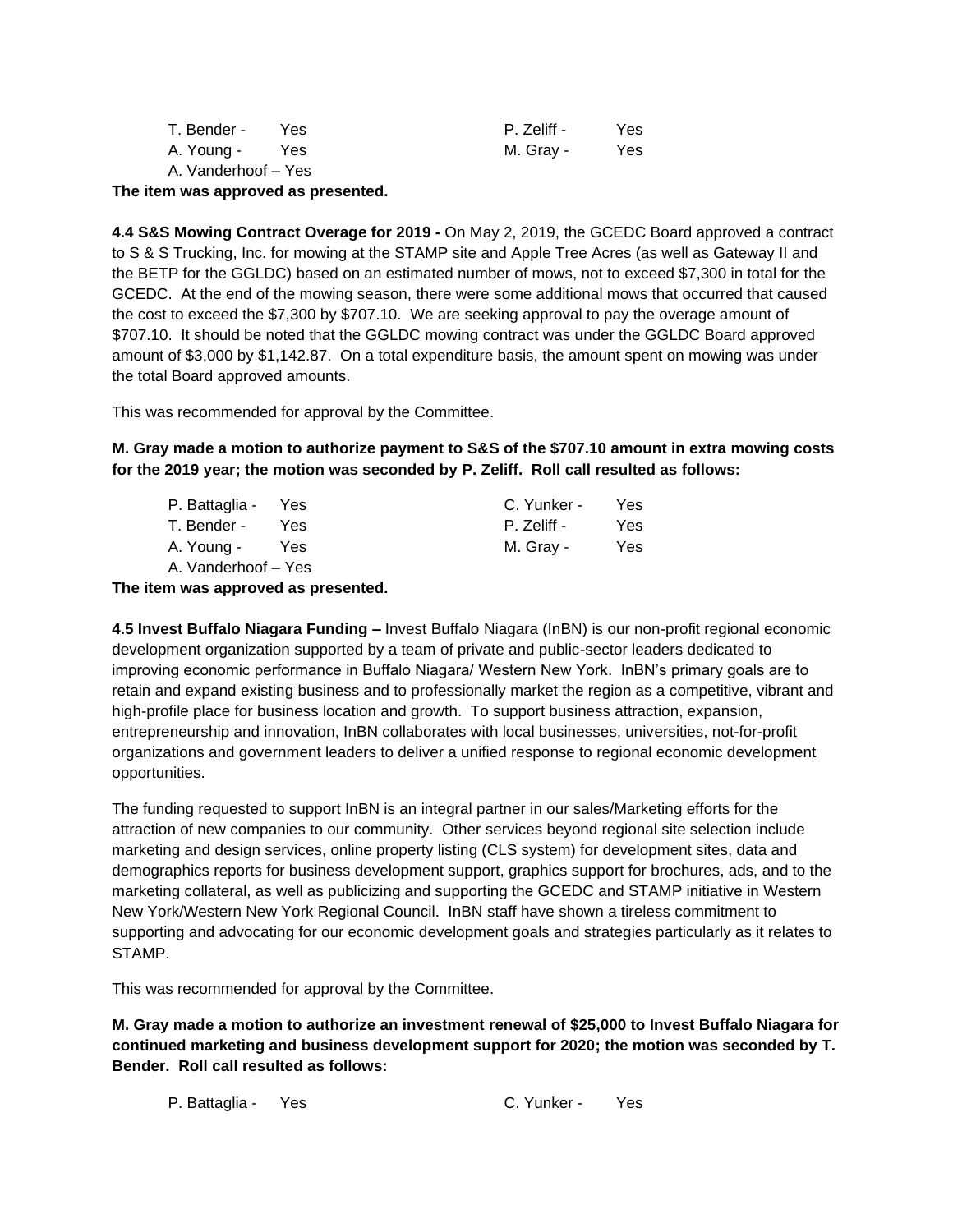| T. Bender -         | Yes | P. Zeliff - | Yes |
|---------------------|-----|-------------|-----|
| A. Young -          | Yes | M. Gray -   | Yes |
| A. Vanderhoof - Yes |     |             |     |

**The item was approved as presented.**

**4.6 Greater Rochester Enterprise Funding-** Greater Rochester Enterprise (GRE) is our regional economic development organization supported by a team of private and public-sector leaders dedicated to improving economic performance in the Rochester/ Finger Lakes Region. GRE's primary goals are to retain and expand existing business and to professionally market the region as a competitive, vibrant and high-profile place for business location and growth. To support business attraction, expansion, entrepreneurship and innovation, GRE collaborates with local businesses, universities, not-for-profit organizations and government leaders to deliver a unified response to regional economic development opportunities.

The funding requested to support GRE's mission enables the GCEDC to fully access to all of GRE's sales and marketing talent and assets, receive advocacy on behalf of our agency for all our parks, as well as an executive board seat that allows Steve Hyde to serve on GRE's Board of Directors and on their Governance Committee.

GRE staff have shown a tireless commitment to supporting and advocating for our economic development goals and strategies particularly as it relates to STAMP. GRE has provided countless hours of support, strategy development interaction, and advocacy for and to Steve Hyde to advance STAMP as a regional priority both in the finger lakes Regional Economic Development council and at the highest levels of New York Government. GRE has been personally very active in the sales efforts to attract companies to STAMP and Genesee County, including multiple trips to Albany on our behalf.

This was recommended for approval by the Committee.

**P. Zeliff made a motion to authorize an investment renewal of \$50,000 to Greater Rochester Enterprise for continued marketing and business development support for 2020; the motion was seconded by T. Bender. Roll call resulted as follows:**

| P. Battaglia - Yes  |     | C. Yunker - | Yes |
|---------------------|-----|-------------|-----|
| T. Bender -         | Yes | P. Zeliff - | Yes |
| A. Young -          | Yes | M. Gray -   | Yes |
| A. Vanderhoof - Yes |     |             |     |

**The item was approved as presented.**

**4.7 e3communications Public Relations Contract -** e3communications is a professional media and public relations firm/consultant that works with the GCEDC to provide strategic public relation counsel regarding organizational messaging as projects and issues develop, as well as coordination and execution of special events, media relations, promotional materials and social media programming to support the GCEDC's corporate attraction, expansion and retention missions; as well as the GCEDC's workforce and entrepreneurial missions. This expenditure will be covered within the 2020 budget.

This was recommended for approval by the Committee.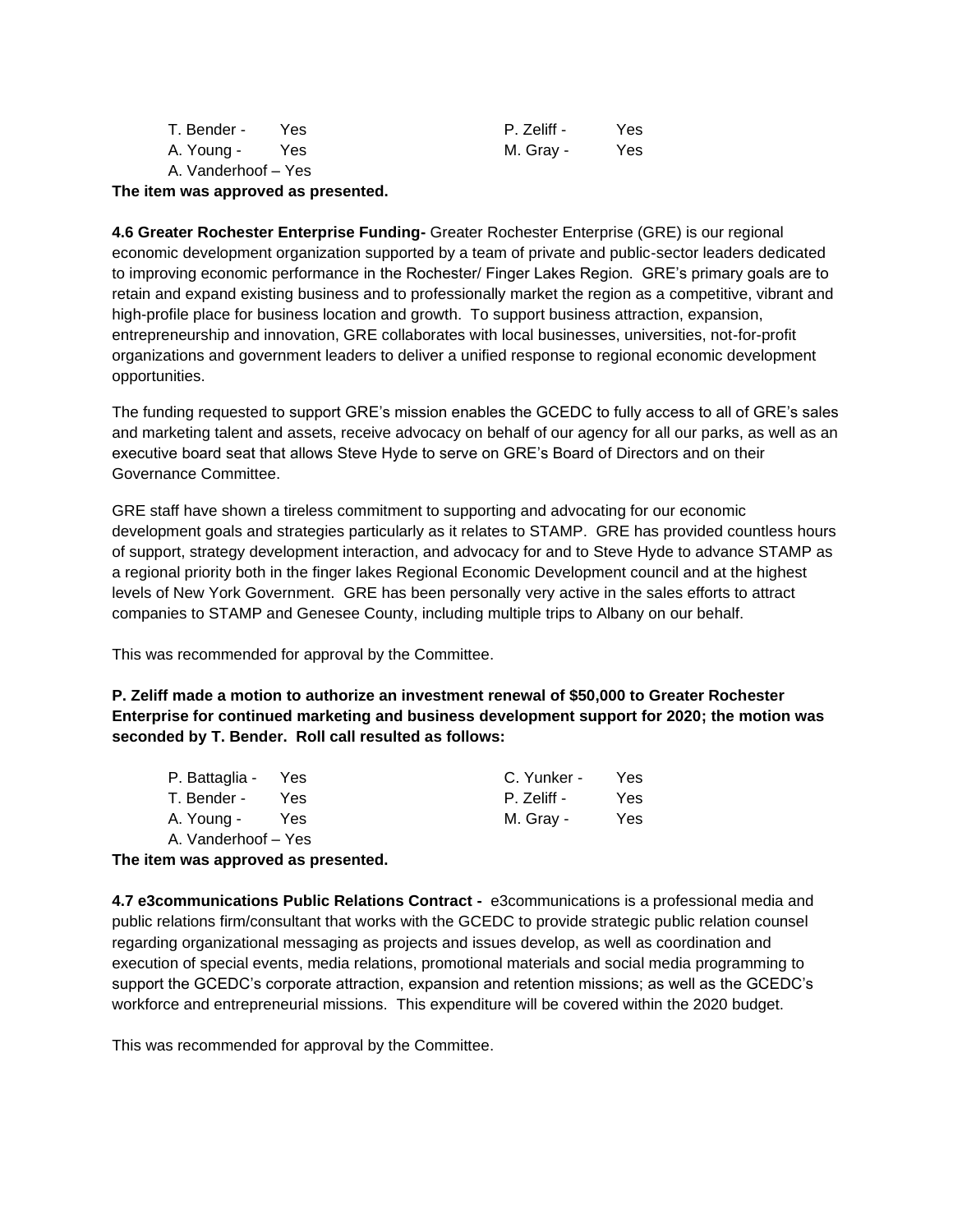**M. Gray made a motion to authorize renewal of e3communications services for the January 1, 2020 to December 31, 2020 period at \$1,675 per month; an increase of approximately three percent; the motion was seconded by C. Yunker. Roll call resulted as follows:**

| P. Battaglia - Yes  |      | C. Yunker - | Yes |
|---------------------|------|-------------|-----|
| T. Bender -         | Yes. | P. Zeliff - | Yes |
| A. Young -          | Yes  | M. Gray -   | Yes |
| A. Vanderhoof - Yes |      |             |     |

**The item was approved as presented.**

**4.8 Key Bank Line of Credit Resolution–**The GCEDC has a line of credit in place with KeyBank. It was originally put in place to help with the contracts associated with the \$33M prior to NYS setting up an imprest account. On October 3, 2019, the Board approved the Line of Credit renewal with KeyBank for \$1M, with an unused fee of \$1,000 annually, and an interest rate of LIBOR+200. Key Bank requires the adoption of a resolution authorizing the execution and delivery of documents necessary and incidental to the issuance of the line of credit renewal by Key Bank. Resolution No. 12/2019 - 01

RESOLUTION AUTHORIZING THE GENESEE COUNTY INDUSTRIAL DEVELOPMENT AGENCY D/B/A GENESEE COUNTY ECONOMIC DEVELOPMENT CENTER (THE "AGENCY") TO EXECUTE CERTAIN BANK DOCUMENTS IN CONNECTION WITH A CERTAIN PROJECT

**M. Gray made a motion to approve resolution #12/2019-01 as presented; the motion was seconded by A. Young. Roll call resulted as follows:**

| P. Battaglia - Yes    |      | C. Yunker - | Yes |
|-----------------------|------|-------------|-----|
| T. Bender -           | Yes. | P. Zeliff - | Yes |
| A. Young -            | Yes  | M. Gray -   | Yes |
| - A. Vanderhoof – Yes |      |             |     |

**The item was approved as presented.**

### **5.0 Governance & Nominating Committee – C. Yunker**

**5.1 Nothing at this time.**

### **6.0 STAMP Committee – P. Zeliff**

**6.1 e3communications STAMP Public Relations Contract -** e3communications, a professional media and public relations firm/consultant, will create dedicated social media channels to promote and market WNY STAMP to various audiences, including those in economic development, workforce and higher education among others. e3communications in the last year created social media channels specifically designed to promote WNY STAMP, maintained them with ongoing posts and provided monthly analytic reports. e3communication will also continue to manage public relations activities and communications for the WNY STAMP site.

The fund commitment is \$24,000. Funding is available and budgeted in the GCEDC Operations/ Marketing budget; and the GCEDC will apply for a National Grid grant to reimburse the Agency for half of the contract amount.